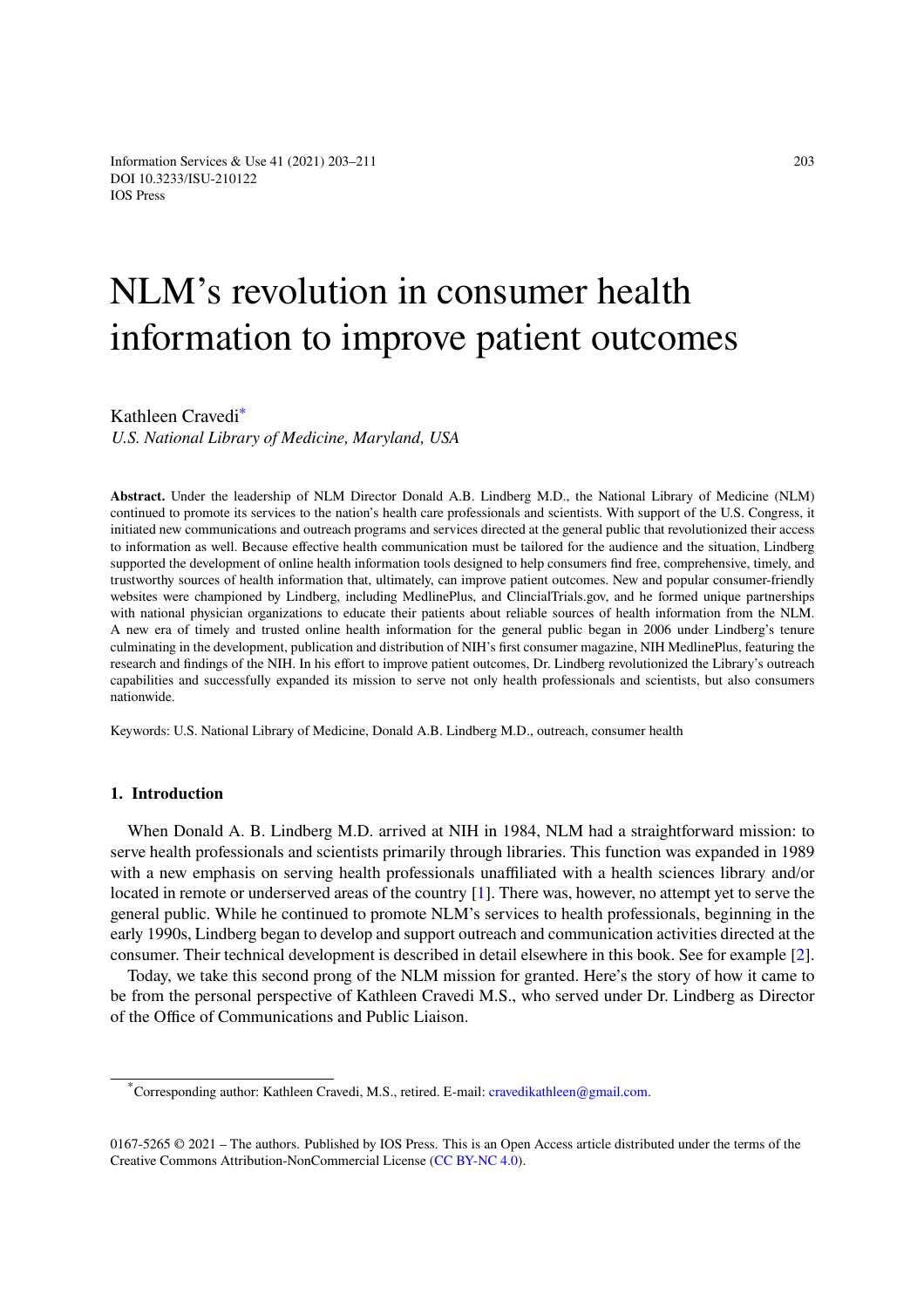### **2. Lindberg promotes NLM information services to consumers**

One of Lindberg's earliest efforts to establish a focus on public outreach was initiated in 1996 by his creation of a NLM Board of Regent's Subcommittee on Outreach and Public Information. The Subcommittee was chaired by the famous cardiovascular surgeon Dr. Michael DeBakey who, a few years earlier, had chaired the panel of the Board whose report jump started a new generation of outreach initiatives created and implemented by Dr. Lindberg and his outreach team [1]. His sister, Dr. Lois DeBakey, a scientific communications professor at Baylor College of Medicine also served on the Subcommittee and as a consultant to the NLM Board of Regents. Both DeBakeys shared Lindberg's view that the American public should have the same access to the medical literature that physicians and other health professionals used in their daily practice of medicine. Under Lindberg's dynamic leadership, they also encouraged the "Outreach" Subcommittee to recommend that the NLM drastically increase efforts to ensure that its unparalleled information resources be fully utilized by scientists and health professionals around the globe and shared with the consumers as well [3].

In June 1996, Lindberg held a press conference to launch Internet Grateful Med at the annual conference of the Friends of the National Library of Medicine at Georgetown University [4]. The event, hosted by Lindberg, featured Dr. DeBakey and Senator Bill Frist, (R-TN), a physician and surgeon, who conducted the first Internet search via Internet Grateful Med – a program for searching MEDLINE via the World Wide Web. Also speaking at the event were members of the Odone family whose true story was immortalized in the Hollywood's academy nominated film *Lorenzo's Oil*. The Odones, who lived six blocks from the NLM said they found a treatment for their son's terminal illness by researching the medical literature at NLM. They said, with Internet Grateful Med, all people could now have the same access to the Library's resources no matter where they lived in the world.

The DeBakeys personally marketed NLM products to the media, convincing Ann Landers to devote a column to NLM information services and getting popular medical TV shows such as *ER* and *Chicago Hope* to mention NLM's MEDLINE in more than eight episodes resulting in an explosion in the usage of NLM's online information resources. Dr. DeBakey produced a print campaign with the National Network of Libraries of Medicine (NNLM) called "*Medical Questions? Medline Has Answers*," and a TV public service announcement featuring DeBakey called "*Good Information is the Best Medicine*".

In testimony before a House Appropriations Subcommittee on Labor, HHS on April 15, 1997, Dr. DeBakey urged Congress to improve public access to health information. As a direct result of his testimony, MEDLINE became free to the public in that same year, and a fact highlighted in a 1997 bipartisan congressional press briefing sponsored by former Senator Tom Harkin, D-IA, and the late Senator Arlen Specter (R-PA). Then Vice President Al Gore, assisted by David Lipman, M.D., Director of NLM's National Center for Biotechnology Information, conducted the first free Internet search of MEDLINE via PubMed (See Photo 1). Gore noted that "free Internet access to MEDLINE might do more to reform and improve the quality of health care in the U.S. than anything in a long time". "The National Library of Medicine's debut of free Web-based searching could not be timelier", said NLM Director Lindberg, "The health care delivery landscape is changing. Citizens are increasingly turning to the Web as a source of information t[o i](#page-2-0)mprove their daily lives, including their health. So, it is vital that they, and the health professionals who serve them, have access to the most current and credible medical information." [5]

Subsequently, the volume of MEDLINE searches has increased remarkably, from 8.5 million a year in 1997 to over 120 million a year later, and nearly 400 million soon thereafter. And, about one-third of the searches were being done by consumers, indicative of the increasing public appetite for health information.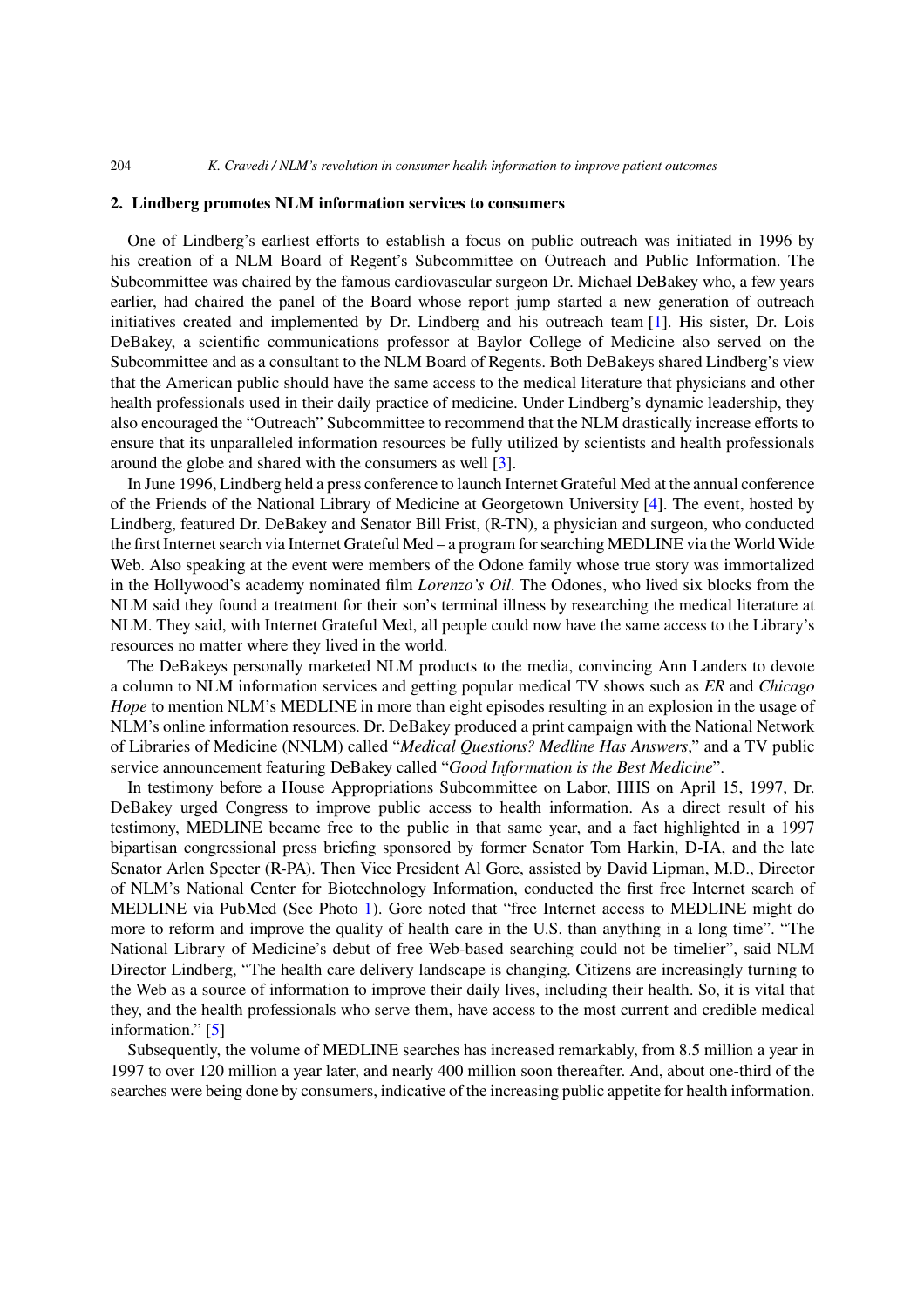<span id="page-2-0"></span>

Photo 1. Ceremony on Capitol Hill, June, 26, 1997. On this occasion, Vice President Albert Gore (sitting) introduced free MEDLINE searching via the Internet and demonstrated a new system developed by the library called PubMed, which simplified searching for online medical information by researchers and the public alike. Standing, from left: Suzanne McInerney, David J. Lipman, MD, Director, National Center for Biotechnology Information (NCBI); Harold Varmus, MD, 1989 Nobel Laureate in Physiology or Medicine, and Director, National Institutes of Health, and NLM director Lindberg.

# **3. Lindberg champions the rise of NLM consumer-friendly health websites**

Considering this major new group of users of NLM's medical and scientific database MEDLINE, Lindberg commissioned the creation of a new consumer-friendly database called *MedlinePlus* which debuted on October 22, 1998 [6]. Its mission was to present high-quality, relevant health and wellness information that would be trusted and easy to understand in both English and Spanish. Lindberg wanted to feature health information on surgical procedures, clinical trials, medical professionals and facilities, drugs, and medical terms, among other topics, available to the consumer anytime, anywhere, for free. And Lindberg did not permit advertising on the website, nor did he want the website to promote or endorse any product or company.

By 2018, 277 million users viewed MedlinePlus more than 700 million times. The website now provides information about the symptoms, causes, treatment, and prevention of more than 1,000 diseases.

A new era of timely and trusted online health information for the general public began, stimulated by an NLM initiative to help the public use online health information. In January 2000, Dr. Lindberg announced NLM support for 49 electronic health information projects in 34 states, affecting rural, inner-city, and suburban areas. In announcing the projects, Lindberg noted, "We are supporting the increase in Internet access in a variety of settings, from middle schools serving low income and educationally underserved students to shopping malls and senior centers", he said. "These are imaginative and well-targeted projects that will help us determine how we can best provide millions of Americans who are still not connected to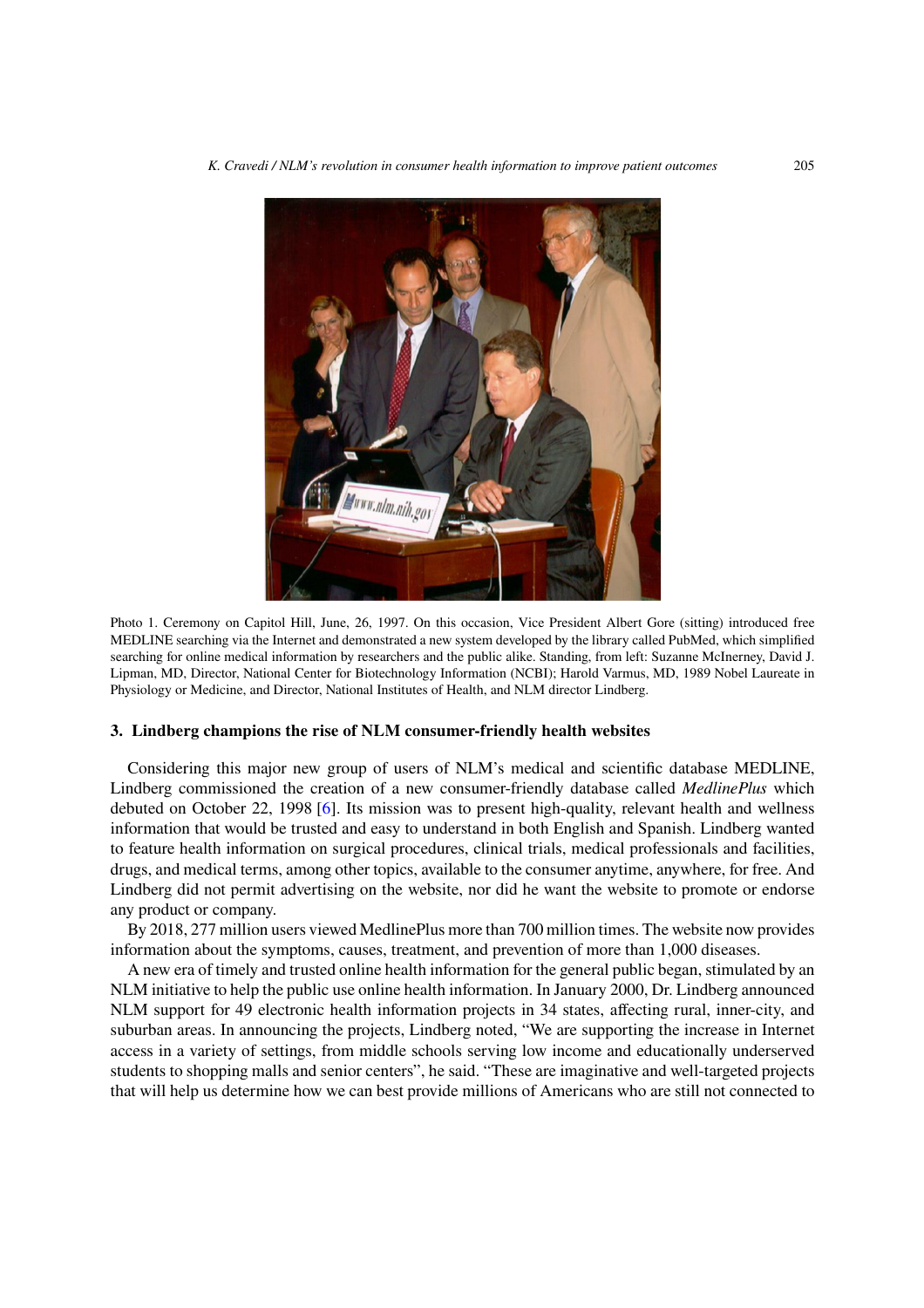<span id="page-3-0"></span>

Photo 2. (From left to right). National Institute on Aging Director Richard J. Hodes, M.D., Senator Tom Harkin (D-IA), NLM Director Donald L.B. Lindberg, M.D., and Joyce Backus, Lead Systems Librarian, demonstrate and launch *NIH Senior Health* in an October 23, 2003, press briefing on Capitol Hill.

the Internet with access to health information. They will stimulate medical libraries, local public libraries, and other organizations to work together to provide new electronic health information services for all citizens in a community" [7].

In addition to Lindberg's efforts to increase consumer access to health information on the Internet, he was encouraging the development of numerous NLM consumer-friendly health websites as well. *ClinicalTrials.gov*, now the world's largest trial registry and a unique source of summary results data for many trials, was launched soon after in February 2000, providing patients, families, and members of the public with easy access to information about the location of clinical trials, their design and purpose, and criteria for participation [8]. Today, consumers can explore more than 375,000 research studies that are available in all 50 states and in 220 countries worldwide.

In 2003, Lindberg directed the NLM to join the National Institute on Aging to launch *NIHSeniorHealth.gov*, the first government website designed for older adults that featured authoritative, up-todate information from the NIH, in a format that addressed the cognitive and visual changes that come with aging. The website was launched in an October 23, 2003, press briefing requested by Senator Tom Harkin (D-IA) and co-hosted by NLM Director Lindberg and National Institute on Aging Director Dr. Richard Hodes [9] (See Photo 2). In his opening remarks at the press briefing, Lindberg noted that "the use of the Internet for health information is increasing dramatically", and he added, "but the small type, low contrast, and difficulty in navigating around many sites have been obstacles for seniors. *NIHSeniorHealth.gov* corrects many of those problems, as well as providing health information that is the best that NIH can offer". Dr. Hodes sai[d,](#page-3-0) "The way in which people think, learn, and remember, changes with age". He added, "This new web site is based on the latest research on cognition and aging and should prove to be an accessible and understandable way for seniors to find information about their health".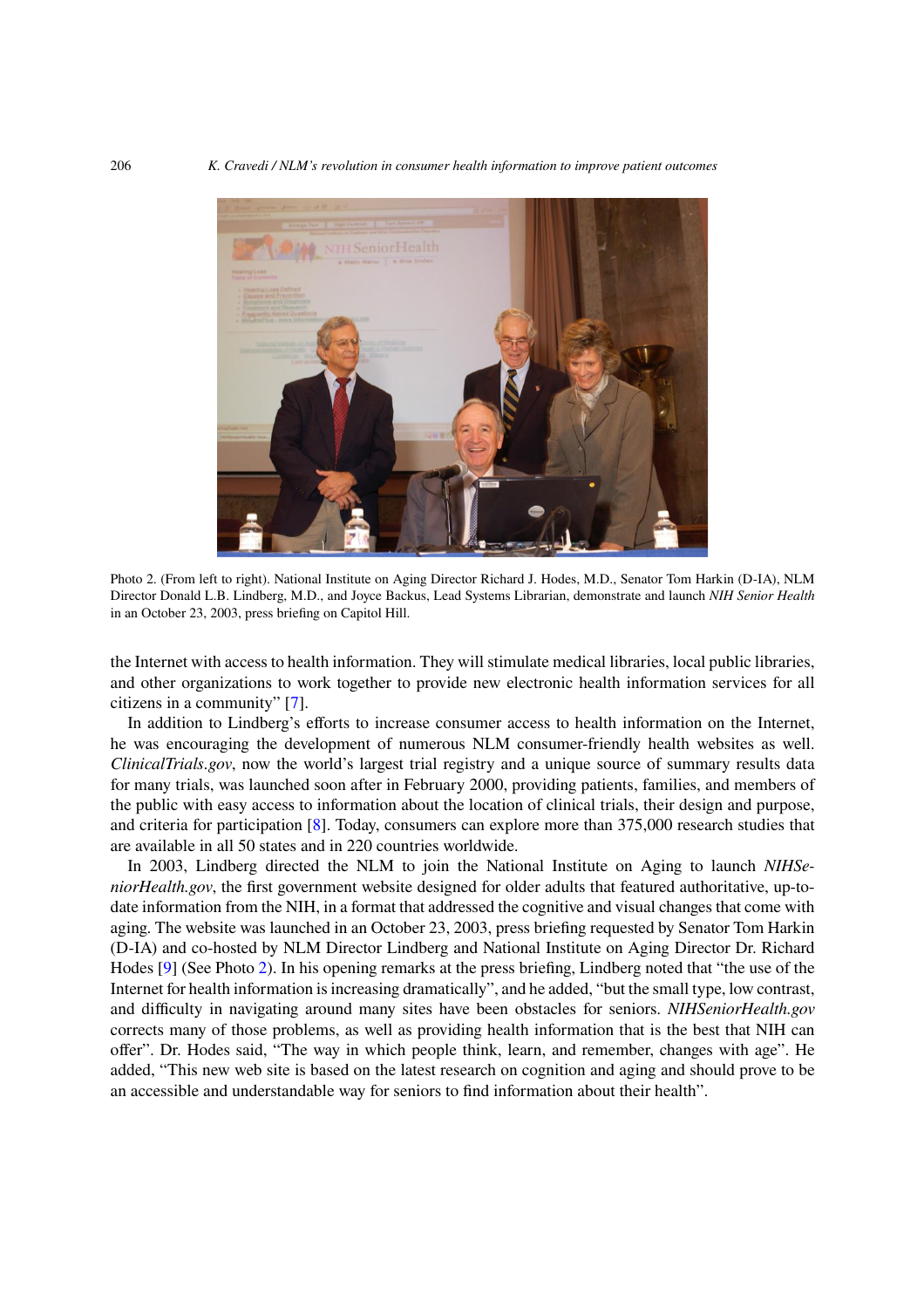To develop the website, the NIA and NLM brought together researchers who study cognition, web site designers, and communications experts at the two Institutes to fashion a site that was easy for older adults to read, understand, remember, and navigate.

For example, the site featured large print and short, easy-to-read segments of information repeated in a variety of formats – such as open-captioned videos and short quizzes – to increase the likelihood it would be discovered and remembered. Consistent page layout and prompts help older adults move from one place to another on the site without feeling lost or overwhelmed. Each topic provided general background information, quizzes, frequently asked questions (FAQs), open-captioned video clips, transcripts for the videos, and photos and illustrations with captions. *NIHSeniorHealth.gov* also had a "talking" function, which allowed users the option of reading the text or listening to it as it is read to them. Finally, in addition to being senior-friendly, the new site was one of the first Internet websites to comply with Section 508 of the Rehabilitation Act of 1973, making it accessible for persons with disabilities.

*NIHSeniorHealth.gov* was retired on August 1, 2017. Many of the design approaches first developed on *NIHSeniorHealth.gov* have become best practices for Internet accessibility. These innovations included text resizing, changing color contrast, text-to-voice, "chunked" content, and the use of plain language. Today, innovations in technology have brought us to a point where the pioneering design features of *NIHSeniorHealth.gov* are now widely available on Web site at the National Institutes of Health and throughout the Internet.

## **4. NLM partners with physicians who prescribe MedlinePlus to their patients**

In 2003, Lindberg formed partnerships with physician and health professional organizations (the American College of Physicians, the National Medical Association, the National Alliance for Hispanic Health, etc.) to educate patients about reliable sources of medical information available from the NLM [10]. In partnership with these organizations, NLM launched a campaign called *Information Rx*, which supplied prescription pads, and other promotional materials to health providers to point their patients to trusted NIH health care information. Press conferences were held in Iowa, Georgia, Florida, and Pennsylvania to alert consumers to the campaign and to increase awareness about other new NLM online health information services. In launching the *Information Rx* project in Georgia, Lindberg said that "as a physician myself, I believe that an informed patient is a 'better' patient". Lindberg added, "Patients armed with good health information tend to take better care of themselves, to take their medications as directed, and to feel that they're in partnership with their doctor, taking an active role in their own health and wellness".

The *Information Rx* project was a successful concept [11]. NLM found that physicians were eager to point their patients to good sources of health information on the Internet and the information prescription pads provided a good vehicle to do so. Research also indicated that more than 70% of patients were more likely to go to a website prescribed by their doctor. Ultimately NLM stopped distributing paper prescription pads in favor of experimenting with a more efficient and scalable protocol to connect physician's Electronic Health Record (EHR) systems directly to MedlinePlus, where individual patients could be referred electronically to information relevant to their needs [12].

To comply with a Senate Appropriations Committee request to NLM to increase consumer awareness of NIH funded research findings, Lindberg also found physician offices to be the logical place to fulfill this Senate requirement. Building on the success of NLM's *Information Rx* project, Lindberg championed the production of NIH's first consumer health magazine, *NIH MedlinePlus*, to be distributed to the public free of charge in physician offices nationwide.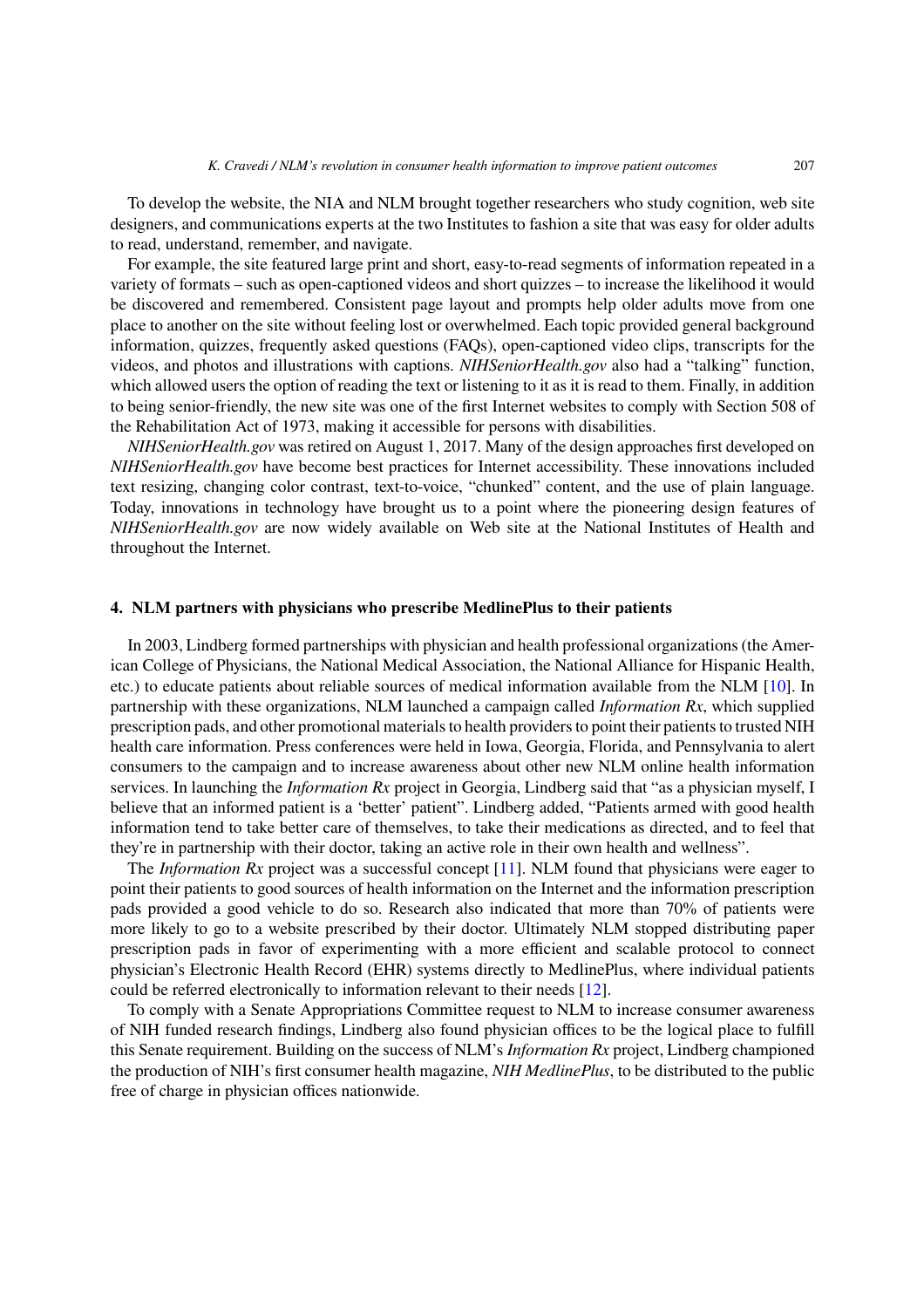## **5. NIH MedlinePlus the magazine debuts**

In response to a Senate Appropriations report urging NLM to increase public awareness of NLM services, Lindberg created *NIH MedlinePlus* – a free bilingual, consumer health magazine in print and online, and NIH's first consumer health magazine. The magazine was developed by Lindberg in consultation with key NLM staff, including the Donald King, M.D., Deputy Director for Research and Development; Kathy Cravedi, Director of NLM's Office of Communications and Public Liaison; Elliot Siegel, Ph.D., Associate Director for NLM's Health Information Programs Development; Peter Reinecke, former Staff Director for Senator Tom Harkin (D-IA) and consultant to NLM's Office of Communications and Public Liaison; Naomi Miller, Manager, Consumer Health Information in the Public Services Division of NLM; and Patricia Carson, Special Assistant to the Director. Early in the development of the magazine, Kathy Cravedi and Peter Reinecke met with John Burklow and Marin Allen, Ph.D., Associate Director and Deputy Associate Director of the NIH Office of Communications and Public Liaison, respectively. Together, they agreed to join the NLM and the Friends of the NLM in the production and distribution of *NIH MedlinePlus* magazine.

To publicize the availability of this new resource, on September 20, 2006, the National Institutes of Health (NIH), the National Library of Medicine, and the Friends of the National Library of Medicine joined forces at a joint congressional press conference convened in the U.S. Capitol and attended by lawmakers, their staff, and members of the press [13]. Dr. Lindberg was joined by then NIH Director Dr. Elias Zerhouni, who spoke about the new magazine and how it can help to bring good information to the public. Former Senator Tom Harkin (D-IA), the late Congressman Ralph Regula (R-OH), and the late actress Mary Tyler Moore who was featured on the cover of the inaugural issue of the quarterly publication, *NIH MedlinePlus*, also attended.

As described by Lindberg to the media present at the press briefing, "This new NIH publication was developed to provide Americans with a gold standard of reliable, up-to-date health information, including the results of breakthrough research funded through NIH. It was designed to help Americans take control of their own health and better navigate the health care system". The inaugural issue was sent to doctors' offices so patients could learn about NIH and benefit from the information resulting from NIH-sponsored research (See Photo 3).

As it has since its debut, each issue of NIH *MedlinePlus* magazine highlighted several major health conditions, giving readers the most up-to-date and authoritative information on prevention, diagnosis, treatment and research findings. It also shone a spotlight on exciting research currently underway on each condition incl[ud](#page-6-0)ing on-going clinical trials. *NIH MedlinePlus* armed readers of all ages with the latest information on how to stay healthy for a lifetime. Finally, the magazine profiled some of the most fascinating people – from laboratory scientists to public figures – making a difference in the search for medical breakthroughs. Like its online namesake, Medline*Plus*, *NIH MedlinePlus* contained no commercial advertising, assuring its readers that the information is produced only for the public good. The magazine was a 32-page, full-color, newsstand-quality publication. Each issue contained one or more special sections dedicated to specific health and disease topics. The NLM published four quarterly issues of the magazine each year. Each magazine focuses on the latest research results, clinical trials, and new or updated guidelines from the various NIH Institutes.

In late 2008 and the fall of 2009, NLM and FNLM created and distributed the first and second issues, respectively, of a free bilingual, consumer health magazine, *NIH MedlinePlus Salud*. NLM partnered on these issues with the National Alliance for Hispanic Health, the nation's oldest and largest network of Hispanic health and human services providers. The dual Spanish/English presentation provided a unique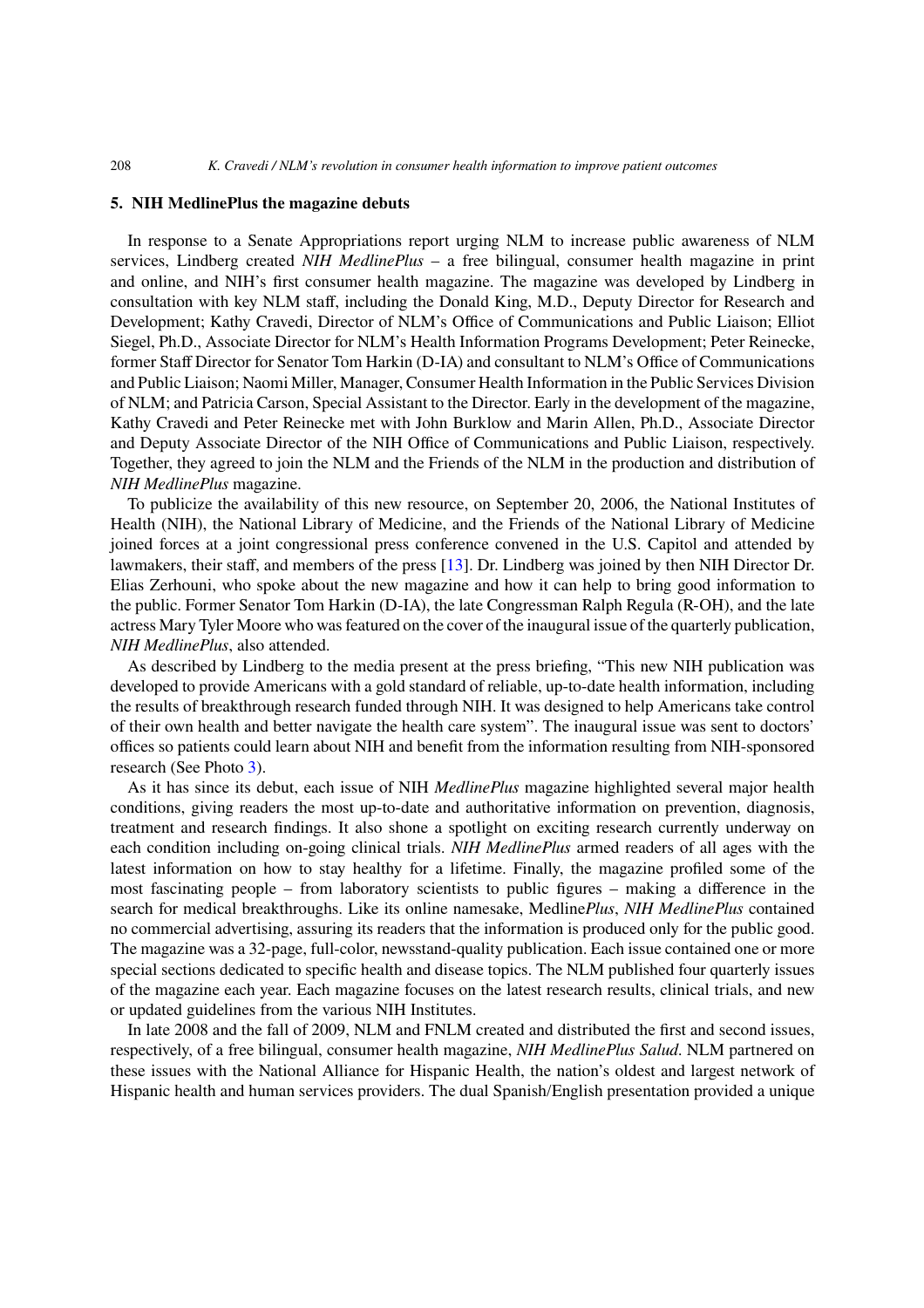<span id="page-6-0"></span>



vehicle to reach Hispanics across a wide demographic. The magazine also showcased the many Hispanicoutreach efforts and research-funded results from the NIH's 27 Institutes and Centers.

All of these efforts stem from a mandate by the U.S. Congress to have NIH and NIH-funded research made clear and available to the American people through accessible, informative, and useful educational vehicles. *NIH MedlinePlus* and *NIH MedlinePlus Salud*, in both print and electronic formats, are unique, public-facing information platforms that educate the American people about the NIH's mission, goals, and research results.

To distribute the magazines, NLM secured access to mailing and distribution lists of all U.S. physicians, hospitals, and other healthcare providers. This allowed the magazines to be sent to healthcare providers across the nation for use by their patients in waiting rooms at the point of care. Depending on health conditions featured in individual issues, distribution was customized to reach or target physicians specializing in those conditions to better reach patients interested in obtaining the latest research on their particular health concern.

Distribution totals grew from approximately 40,000 copies for the first issue of *NIH MedlinePlus* in 2006 to between 250,000 and 500,000 copies for issues that followed. Copies of each issue were sent to physician offices nationwide, to NLM's National Network of Libraries of Medicine, to community health centers across the United States, to the media, to the NIH community, the Congress, and individual subscribers. Topics relating to every NIH center of research have been covered in the published issues of *NIH MedlinePlus* and *NIH MedlinePlus Salud*, combined. Single-copy and bulk subscriptions to the two magazines were available upon request.

*NIH MedlinePlus* magazine has been the recipient of numerous NIH Plain Language Awards, as well as an APEX Award for Publication Excellence.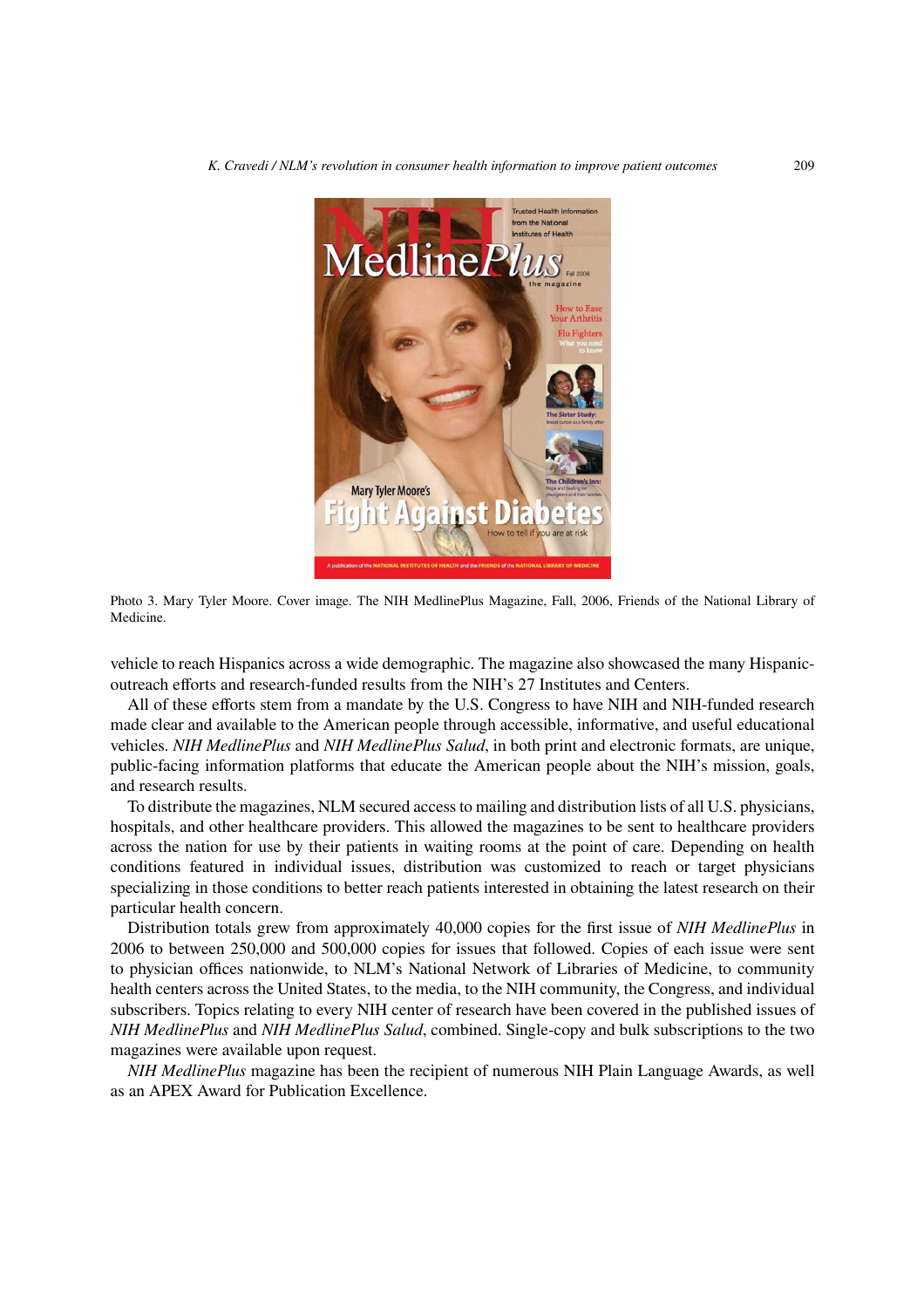Today, the magazine is freely available online - reaching Americans in both their doctor's office as well as in their homes or anywhere worldwide. NLM is continually pioneering the use of social media platforms to promote the magazine and increase public access to NIH cutting-edge research. As an early adopter of social media, the NLM is recognized as a "powerhouse" in reaching and helping consumers find good sources of unbiased health information online.

## **6. Conclusion**

Under his leadership, Dr. Lindberg greatly expanded the scope and mission of the National Library of Medicine. Today, NLM and its network of more than 8,000 academic, hospital, and public libraries partner with community-based organizations to bring high-quality information to health professionals and the public-regardless of location, socioeconomic status or access to computers and telecommunications. NLM has entered longstanding and successful partnerships with minority-serving institutions, tribal and community-based organizations, and the public health community. NLM's marvelous exhibitions, discussed in greater detail elsewhere in this book [14], expand NLM's reach with electronic and traveling versions, bringing important issues and scholarship to persons unable to make it through NLM's Bethesda doors.

At his direction, the National Library of Medicine embraced the Internet, enabling the public, health providers, and scientists to gain new or improved access to medical literature via PubMed and PubMed Central; clinical trials and their results via ClinicalTrials.gov; and consumer health information via - MedlinePlus and the NIH MedlinePlus magazine. These advances did not always come easy when public policy and other impediments sometimes needed to be overcome, as detailed elsewhere in this book [15].

In his effort to improve patient outcomes, Dr. Lindberg revolutionized the Library's outreach capabilities and successfully expanded its mission to serve not only health professionals and scientists, but also consumers nationwide.

#### **References**

- [1] National Library of Medicine (US). Board of Regents. *Improving Health Professionals' Access to Information. [Internet]*. U.S Dept. of Health and Human Services, National Institutes of Health, Bethesda, MD, 1989, [cited 2021 July 8]. 28p. Available from: https://collections.nlm.nih.gov/ext/kirtasbse/8912965/PDF/8912965.pdf.
- [2] J.E. Backus and E.M. LaCroix, Providing health information for patients, families, and the public. in: *Transforming Biomedical Informatics and Health Information Access: Don Lindberg and the U.S. National Library of Medicine*, B.L. Humphreys, R.A. Logan, R.A. Miller and E.R. Siegel (eds), IOS Press, Amsterdam, 2021.
- [3] National Library of Medicine (US), Report from the board subcommittee on outreach and public information, Minutes of the 112th Me[eting of the NLM Board of Regents, May 21–22, 1996. \[Internet\] \[cited](https://collections.nlm.nih.gov/ext/kirtasbse/8912965/PDF/8912965.pdf) 2021 July 16]. P. 3–4. Available from: https://www.nlm.nih.gov/hmd/manuscripts/nlmarchives/bor/May1996.pdf.
- [4] National Library of Medicine (US), Internet Grateful Med goes on the world wide web, Press release, NLM Archives, April 8, 1996. [Internet] [cited 2021 July 16]. Available from: https://www.nlm.nih.gov/archive/ 20040831/news/press\_releases/igmpr.html.
- [5] National Library of Medicine (US), Vice President launches free access to world's largest source of published medical i[nformation on world wide web, Press Release, June 26, 1997. \[Internet](https://www.nlm.nih.gov/hmd/manuscripts/nlmarchives/bor/May1996.pdf)] [cited 2021 July 16]. Available from: https://www.nlm.nih.gov/archive/20050113/news/press\_releases/free\_medline.html.
- [6] National Library of Medicine (US), Public library initiative/new consumer health site, Na[tional Library of Medicine to work](https://www.nlm.nih.gov/archive/20040831/news/press_releases/igmpr.html) [with public libraries to help consumers fin](https://www.nlm.nih.gov/archive/20040831/news/press_releases/igmpr.html)d answers to medical questions; new consumer health web site "MedlinePlus"